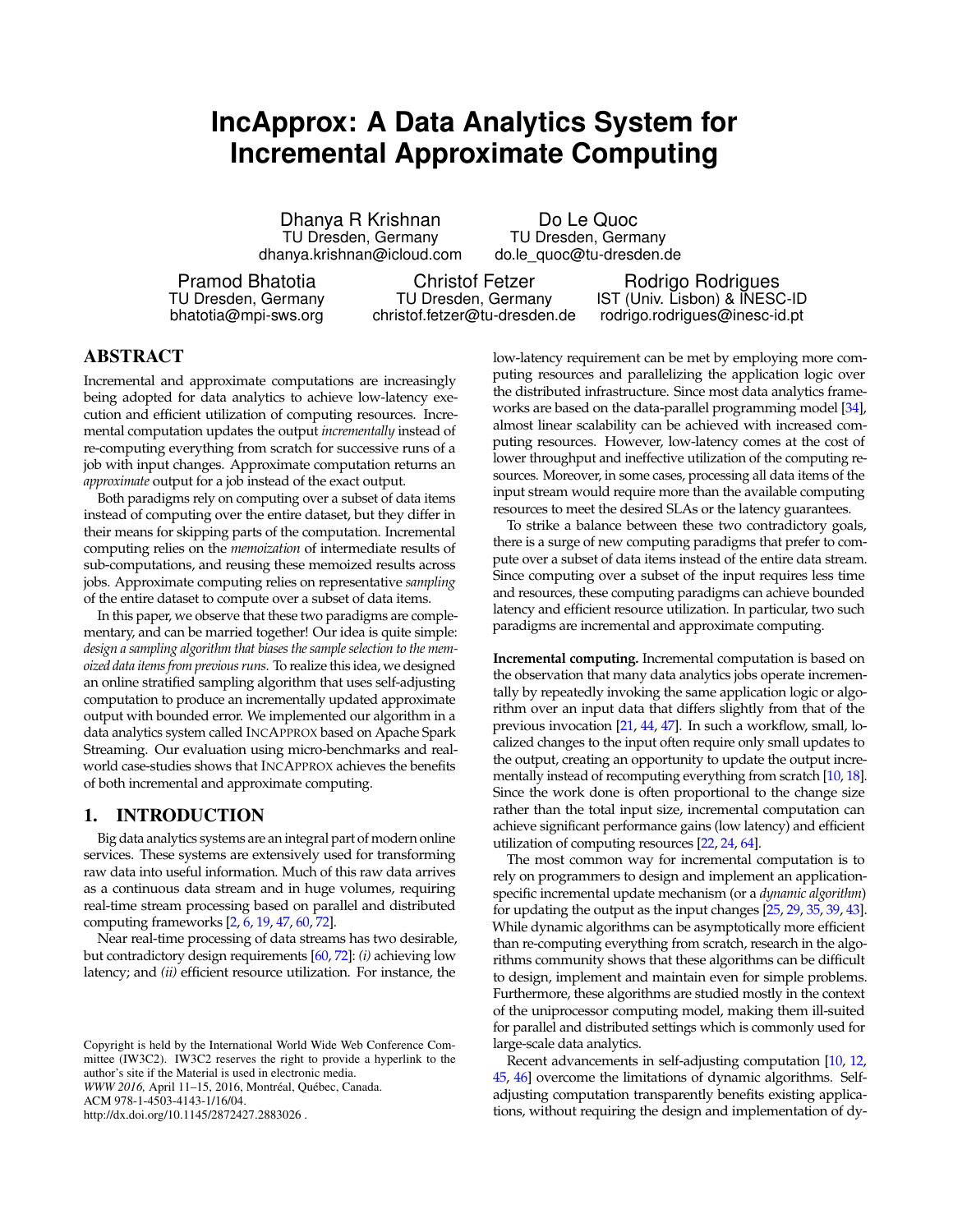namic algorithms. At a high level, self-adjusting computation enables incremental updates by creating a dynamic dependence graph of the underlying computation, which records control and data dependencies between the sub-computations. Given a set of input changes, self-adjusting computation performs change propagation, where it reuses the *memoized* intermediate results for all sub-computations that are unaffected by the input changes, and re-computes only those parts of the computation that are transitively affected by the input change. As a result, self-adjusting computation computes only on a subset (*"delta"* ) of the computation instead of re-computing everything from scratch.

**Approximate computing.** Approximate computation is based on the observation that many data analytics jobs are amenable to an approximate, rather than the exact output [\[36,](#page-10-14) [58,](#page-11-8) [61,](#page-11-9) [66\]](#page-11-10). For such an approximate workflow, it is possible to trade accuracy by computing over a partial subset instead of the entire input data to achieve low latency and efficient utilization of resources.

Over the last two decades, researchers in the database community proposed many techniques for approximate computing including sampling [\[15,](#page-10-15) [41\]](#page-11-11), sketches [\[33\]](#page-10-16), and online aggregation [\[48\]](#page-11-12). These techniques make different trade-offs with respect to the output quality, supported query interface, and workload. However, the early work in approximate computing was mainly targeted towards the centralized database architecture, and it was unclear whether these techniques could be extended in the context of big data analytics.

Recently, sampling based approaches have been successfully adopted for distributed data analytics [\[14,](#page-10-17) [42\]](#page-11-13). These systems show that it is possible to have a trade-off between the output accuracy and performance gains (also efficient resource utilization) by employing sampling-based approaches for computing over a *subset* of data items. However, these "big data" systems target batch processing workflow and cannot provide required low-latency guarantees for stream analytics.

**The marriage.** In this paper, we make the observation that the two computing paradigms, incremental and approximate computing, are complementary. Both computing paradigms rely on computing over a subset of data items instead of the entire dataset to achieve low latency and efficient cluster utilization. Therefore, we propose to combine these paradigms together in order to leverage the benefits of both. Furthermore, we achieve incremental updates without requiring the design and implementation of application-specific dynamic algorithms, and support approximate computing for stream analytics.

The high-level idea is to design a sampling algorithm that biases the sample selection to the memoized data items from previous runs. We realize this idea by designing an online sampling algorithm that selects a representative subset of data items from the input data stream. Thereafter, we bias the sample to include data items for which we already have memoized results from previous runs, while preserving the proportional allocation of data items of different (strata) distributions. Next, we run the user-specified streaming query on this biased sample by making use of self-adjusting computation and provide the user an incrementally updated approximate output with error bounds.

We implemented our algorithm in a system called INCAP-PROX based on Apache Spark Streaming [\[5\]](#page-10-18), and evaluated its effectiveness by applying INCAPPROX to various micro-benchmarks. Furthermore, we report our experience on applying INCAPPROX on two real-world case-studies: *(i)* real-time net-



<span id="page-1-0"></span>Figure 1: System overview

Our evaluation using real-world case-studies shows that IN-CAPPROX achieves a speedup of  $\sim$  2× over the native Spark Streaming execution, and ∼1.4× over the individual speedups of both incremental and approximate computing.

### 2. OVERVIEW

#### 2.1 System Overview

many setting in the strength of the most controlled by the time of the strength of the strength of the strength of the strength of the strength of the strength of the strength of the strength of the strength of the streng INCAPPROX is designed for real-time data analytics on online data streams. Figure [1](#page-1-0) depicts the high-level design of INCAP-PROX. The online data stream consists of data items from diverse sources of events or sub-streams. We use a stream aggregator (such as Apache Kafka [\[7\]](#page-10-19), Apache Flume [\[3\]](#page-10-20), Amazon Kinesis [\[1\]](#page-10-21), etc.) that integrates data from these sub-streams, and thereafter, the system reads this integrated data stream as the input. We facilitate user querying on this data stream by providing a user interface that consists of a streaming query and a query budget. The user submits the streaming query to the system as well as specifies a query budget. The query budget can either be in the form of latency guarantees/SLAs for data processing, desired result accuracy, or computing resources available for query processing. Our system makes sure that the computation done over the data remains within the specified budget. To achieve this, the system makes use of a mixture of incremental and approximating computing for real-time processing over the input data stream, and emits the query result along with the confidence interval or error bounds.

#### <span id="page-1-1"></span>2.2 Design Goals

The goals of the INCAPPROX system are to:

- *Provide application transparency:* We aim to support unmodified applications for stream processing, i.e., the programmers do not have to design and implement applicationspecific dynamic algorithms or sampling techniques.
- *Guarantee query budget:* We aim to provide an adaptive execution interface, where the users of the system can specify their query budget in terms of tolerable latency/SLAs, desired result accuracy, or the available cluster resources, and our system guarantees the processing within the budget.
- *Improve efficiency:* We aim to achieve high efficiency with a mix of incremental and approximate computing.
- *Guarantee a confidence level:* We aim to provide a confidence level for the approximate output, i.e., the accuracy of the output will remain within an error range.

#### <span id="page-1-2"></span>2.3 System Model

Before we explain the design of INCAPPROX, we present the system model assumed in this work.

**Programming model.** Our system supports a *batched streaming processing* programming model. In batched stream processing, the online data stream is divided into small batches or sets of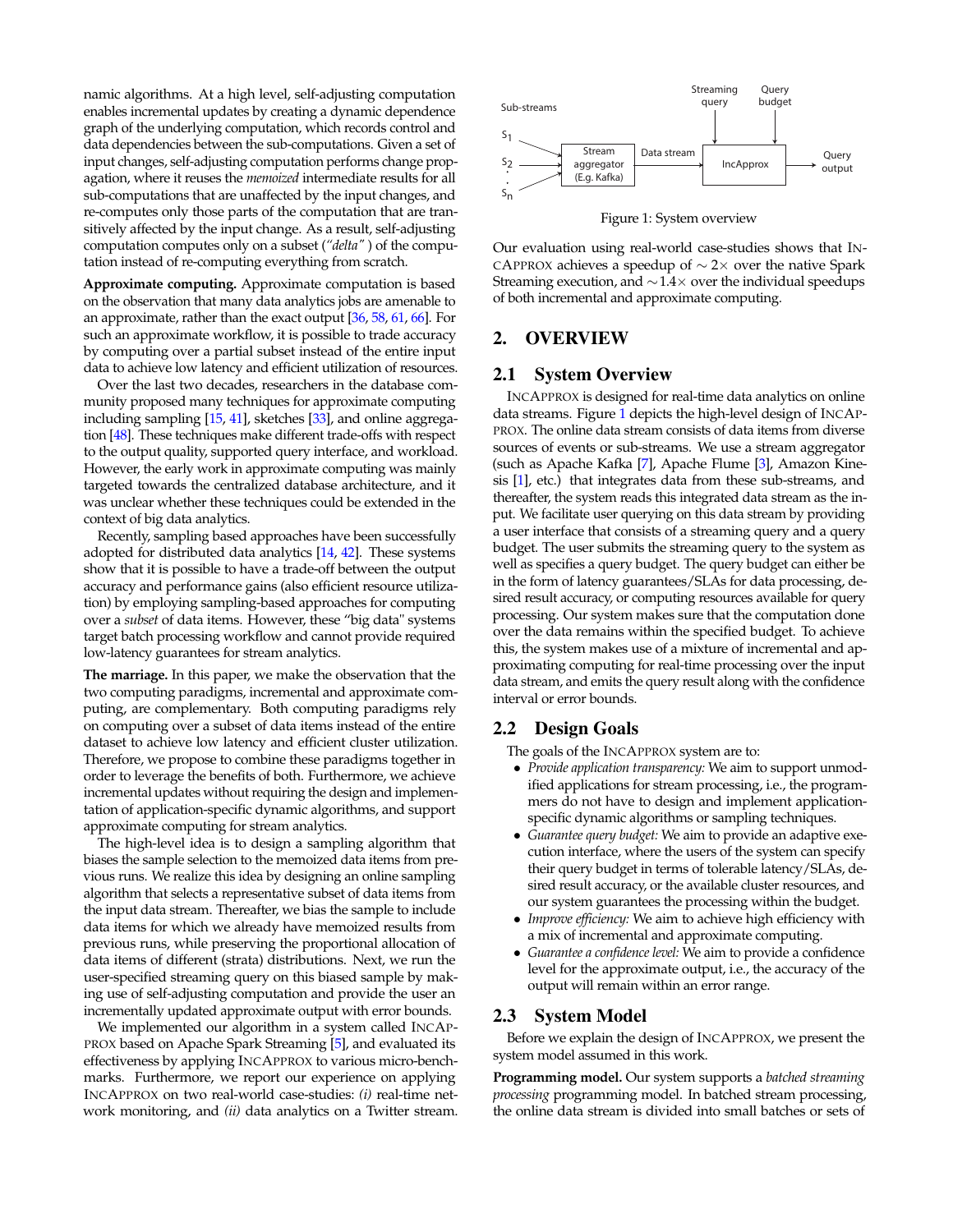

<span id="page-2-0"></span>Figure 2: Sliding window computation over data stream

records; and for each batch a distributed data-parallel job is launched to produce the output.

As opposed to the trigger-based programming model (see [\[72\]](#page-11-2) for details), the batched streaming model provides three main advantages: *(i)* it provides simple fault tolerance based on recomputation of tasks, and efficient handling of stragglers using speculative execution; *(ii)* it provides consistent "exact-once" semantics for records processing instead of weaker semantics such as "at least once" or "at most once"; and finally, *(iii)* it provides a unified data-parallel programming model that could be utilized for batch as well as stream processing workflows. Given these advantages, the batched streaming model is widely adopted by many stream processing frameworks including Spark Streaming [\[5\]](#page-10-18), Flink [\[2\]](#page-10-0), Slider [\[19,](#page-10-2) [20\]](#page-10-22), TimeStream [\[65\]](#page-11-14), Trident [\[8\]](#page-10-23), MapReduce Online [\[32\]](#page-10-24), Comet [\[47\]](#page-11-0), and NOVA [\[26\]](#page-10-25).

**Computation model.** Our computation model for stream processing is *sliding window computations*. In this model (see Figure [2\)](#page-2-0), the computation window slides over the input data stream, where the newly arriving input data items are added to the window and the old data items are dropped from the window as they become less relevant to the analysis.

In sliding window computations, there is a substantial overlap of data items between the two successive computation windows, especially, when the size of the window is large relative to the slide interval. This overlap of unchanged data-items provides an opportunity to update the output incrementally.

**Assumptions.** Our system makes the following assumptions. We discuss these assumptions and the different possible methods to enforce them in § [6.](#page-8-0)

- 1. We assume that the input stream is stratified based on the source of event, i.e., the data items within each stratum follow the same distribution, and are mutually independent. Here a *stratum* refers to one sub-stream. If multiple sub-streams have the same distribution, they are combined to form a stratum.
- 2. We assume the existence of a virtual function that takes the user specified budget as the input and outputs the sample size for each window based on the budget.
- 3. We assume that the memoized results for incremental computation are stored in the way that is fault-tolerant.

Lastly, we assume a time-based window length, and based on the arrival rate, the number of data items within a window may vary accordingly. Note that this assumption is consistent with the sliding window APIs in the aforementioned systems.

## 2.4 Building Blocks

Our system leverages several computational and statistical techniques to achieve the goals discussed in § [2.2.](#page-1-1) Next, we briefly describe these techniques and the motivation behind our design choices.

**Stratified sampling.** In a streaming environment, since the window size might be very large, for a realistic rate of execution, we perform approximation using samples taken within the window. But the data stream might consist of data from disparate events. As such, we must make sure that every sub-stream is considered fairly to have a representative sample from each sub-stream. For this we use stratified sampling [\[15\]](#page-10-15). Stratified sampling ensures that data from every stratum is selected and none of the minorities are excluded. For statistical precision, we use proportional allocation of each sub-stream to the sample [\[16\]](#page-10-26). It ensures that the sample size of each sub-stream is in proportion to the size of sub-stream in the whole window.

**Self-adjusting computation.** For incremental sliding window computations, we use self-adjusting computation [\[10,](#page-10-5) [12,](#page-10-13) [45,](#page-11-6) [46\]](#page-11-7) to re-use the intermediate results of sub-computations across successive runs of jobs. In this technique we maintain a dependence graph between sub-computations of a job, and reuse memoized results for sub-computations that are unaffected by the changed input in the computation window.

**Error estimation.** For defining a confidence level on the accuracy of the approximated output, we use error estimation [\[31\]](#page-10-27). This specifies a confidence interval or error bound for the output, i.e., we emit the output in the following form : output  $\pm$  error margin. A confidence level along with the margin of error tells how accurate is the approximate output.

## <span id="page-2-1"></span>3. DESIGN

In this section, we present the detailed design of INCAPPROX.

### 3.1 Algorithm Overview

Algorithm [1](#page-3-0) presents an overview of our approach. The algorithm computes a user-specified streaming *query* as a sliding window computation over the input data stream. The user also specifies a query *budget* for executing the query, which is used to derive the sample size (*sampleSize*) for the window using a cost function (see  $\S 2.3$  $\S 2.3$  and  $\S 6$ ). The cost function ensures that processing remains within the query budget.

For each window (see Figure [2\)](#page-2-0), we first adjust the computation window to the current start time *t* by removing all old data items from the *window* (*timestamp* < *t*). Similarly, we also drop all old data items from the list of memoized items (*memo*), and the respective memoized results of all sub-computations that are dependent on those old data items.

Next, we read the new incoming data items in the *window*. Thereafter, we perform proportional stratified sampling (detailed in § [3.2\)](#page-3-1) on the *window* to select a sample of size provided by the cost function. The stratified sampling algorithm ensures that samples from all strata are proportional, and no stratum is neglected.

Next, we bias the stratified sample to include items from the memoized sample, in order to enable the reuse of memoized results from previous sub-computations. The biased sampling algorithm (detailed in § [3.3\)](#page-4-0) biases samples *specific to each stratum*, to ensure reuse, and at the same time, retain proportional allocation.

Thereafter, on this biased sample, we run the user specified *query* as a data-parallel job *incrementally*, i.e., we reuse the memoized results for all data items that are unchanged in the window, and update the output based on the changed (or new) data items. After the job finishes, we memoize all the items in the sample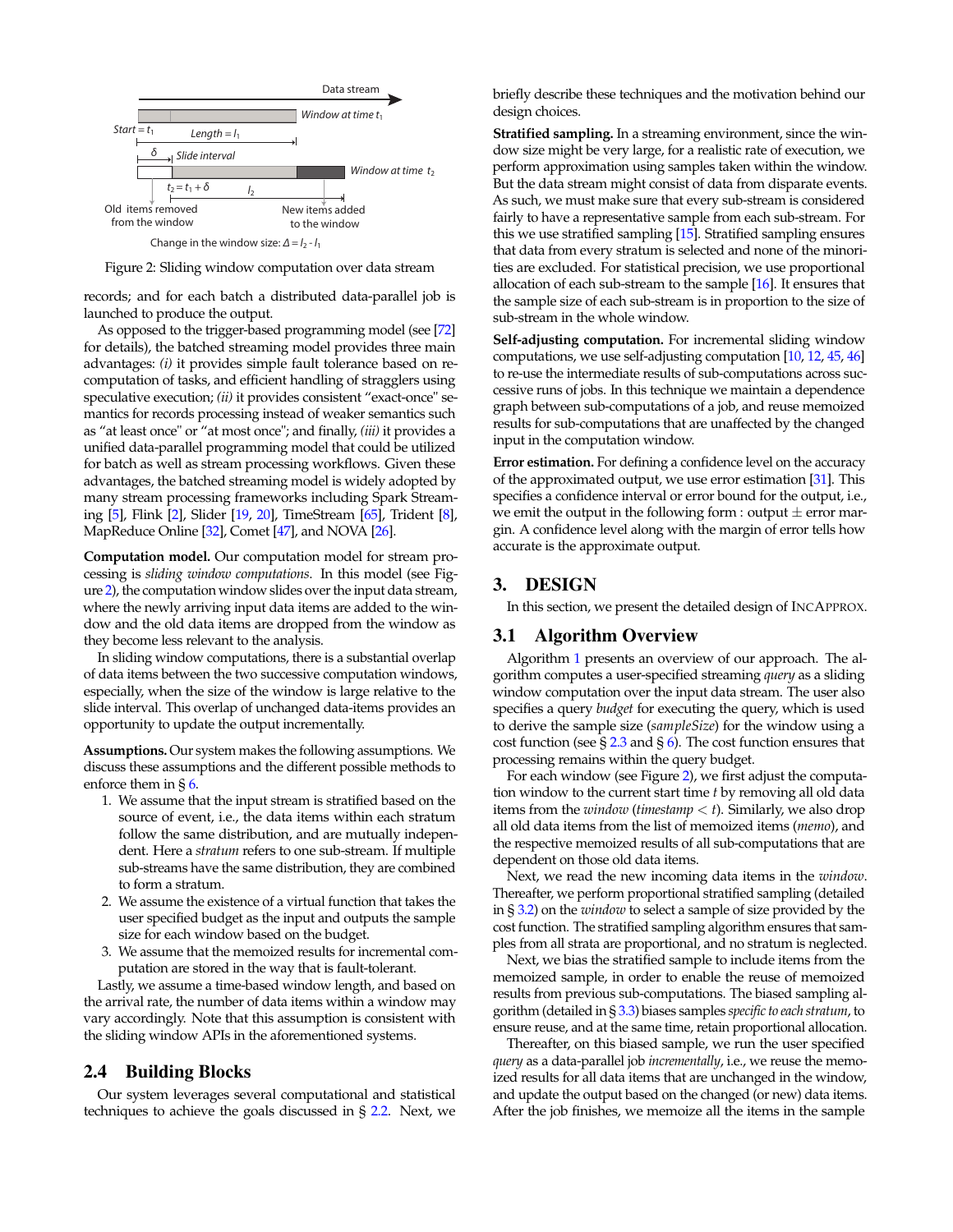#### <span id="page-3-0"></span>**Algorithm 1 Basic algorithm**

| User input: streaming query and query budget                               |
|----------------------------------------------------------------------------|
| Windowing parameters (see Figure 2):                                       |
| $t \leftarrow$ start time; $\delta \leftarrow$ slide interval;             |
| begin                                                                      |
| window $\leftarrow \emptyset$ ; // List of items in the window             |
| memo $\leftarrow \emptyset$ ; // List of items memoized from the window    |
| sample $\leftarrow \emptyset$ ; // Set of items sampled from the window    |
| biased Sample $\leftarrow \emptyset$ ; // Set of items in biased sample    |
| <b>foreach</b> window in the incoming data stream <b>do</b>                |
| // Remove all old items from window and memo                               |
| forall elements in the window and memo do                                  |
| <b>if</b> element timestamp $\lt t$ then                                   |
| window.remove(element);                                                    |
| memo.remove(element);                                                      |
| end                                                                        |
| end                                                                        |
| // Add new items to the window                                             |
| $window \leftarrow window \cdot \text{insert}(new items);$                 |
| // Cost function gives the sample size based on the budget                 |
| $sampleSize \leftarrow costFunction(budget);$                              |
| // Do stratified sampling of window (§ 3.2)                                |
| $sample \leftarrow \text{stratifiedSampling}(window, sampleSize);$         |
| // Bias the stratified sample to include memoized items (§ 3.3)            |
| biasedSample $\leftarrow$ biasSample(sample, memo);                        |
| // Run query as an incremental data parallel job for the window $(\S 3.4)$ |
| $output \leftarrow runJobIncrementally(query, biasedSample);$              |
| // Memoize all items & respective sub-computations for sample (§ 3.4)      |
| $memo \leftarrow \text{ memoize}(biasedSample);$                           |
| // Estimate error for the output $(S 3.5)$                                 |
| $output \pm error \leftarrow$ estimateError( <i>output</i> );              |
| // Update the start time for the next window                               |
| $t \leftarrow t + \delta$ ;                                                |
| end                                                                        |
| end                                                                        |

and their respective sub-computation results for reuse for the subsequent windows. The details are covered in § [3.4.](#page-5-0)

The job provides an estimated output which is bound to a range of error due to approximation. We perform error estimation (as described in  $\S 3.5$ ) to estimate this error bound and define a confidence interval for the result as: *output*±*error bound*.

The entire process repeats for the next window, with updated windowing parameters and the sample size. (Note that the query budget can be updated across windows during the course of stream processing to adapt to the user's requirements.)

#### <span id="page-3-1"></span>3.2 Stratified Reservoir Sampling

Stratified sampling clusters the input stream into homogenous disjoint sets of strata (here *homogenous* means the items within a stratum have same distribution) and selects a random sample from each stratum. Meanwhile, reservoir sampling selects a uniform random sample of *fixed size* without replacement, from an input stream of unknown size. We perform a combined *stratified reservoir sampling*, adopted from the approach in [\[15\]](#page-10-15), along with proportional allocation, i.e., we sample the streaming data within a sliding window by stratifying the stream, and applying reservoir sampling within each stratum proportionally. By combining these two techniques, statistical quality of the sample is maintained—as sample from *every stratum* is selected *proportionally*, and a random sample of *fixed size*—given by cost function is selected from the window.

The stratified reservoir sampling algorithm (described in Algorithm [2\)](#page-3-2) uses a fixed size reservoir with size equal to the sample size. It allocates the space in the reservoir proportionally to the

#### <span id="page-3-2"></span>**Algorithm 2 Stratified reservoir sampling algorithm**



samples from each stratum, based on number of items seen so far in the corresponding stratum. As we move forward through the window for sampling, the arrival rate of items in each stratum may change, hence the proportional allocation must be updated. Therefore, periodically, the algorithm re-allocates the space in the reservoir to ensure proportional allocation. Thereafter, based on this re-allocation, we adapt the algorithm to use an adaptive reservoir sampling (ARS) [\[16\]](#page-10-26) for those strata whose sub-reservoir sizes are changed, and conventional reservoir sampling (CRS) [\[15\]](#page-10-15) for those strata whose sub-reservoir sizes are unchanged. (Let reservoir consists of a group of sub-reservoirs, each for storing sample from each stratum). ARS ensures that we periodically adjust the proportional allocation (based on the arrival rate), and CRS ensures randomness in sampling technique. Once the sub-reservoir's proportional allocation is handled using ARS, the sampling technique switches back to CRS, until the next re-allocation interval.

Algorithm [2](#page-3-2) works as follows: For each *item* seen in a window, if the stratum of the item is newly seen, then we add it to the set of strata seen so far. Initially, we fill the reservoir of sample until it is full. Here the reservoir is a store for our stratified sample 'sample', and can be considered as a group of sub-reservoirs of different strata such that:  $|sample| = \sum_{i=0}^{|S|-1}$  $\sum_{i=0}^{|S|-1} |sample[i]|$  where *S* is the ordered set of all strata seen so far in the window, and  $sample[i]$  is the sub-reservoir of the sample from the  $i<sup>th</sup>$  stratum.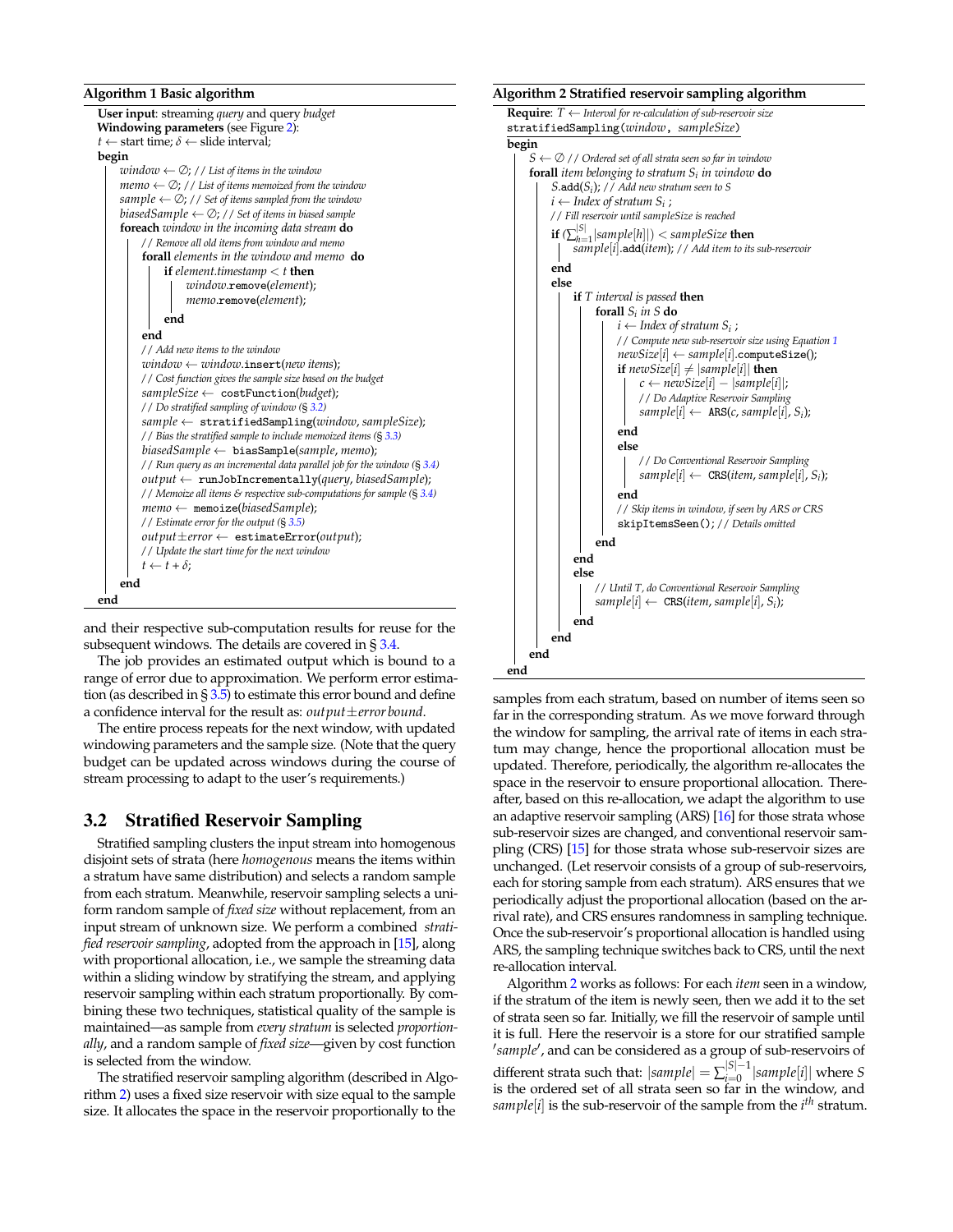#### <span id="page-4-2"></span>**Algorithm 3 Subroutines for the stratified sampling algorithm**

```
Let incomingItems[ ] represent incoming items seen when moving forward
through window
ARS(c, sample[i], S_i)begin
    if c > 0 then
          // Add c items to sample[i] from incoming items belonging to Si
          ∀j ∈ {0, ..., c−1} : sample[i].add(incomingItems[Si
].get(j));
    end
     else
          // Evict random c items from sample[i]
          ∀j ∈ {0, ..., c−1} :
         // random(a, b)gives a random number between [a, b]
          sample[i].remove(random(0, |sample[i]| −1));
    end
end
CRS(item, sample[i], Si)
begin
     p ←
           |sample[i]|
                \frac{|\mathcal{S}_i|}{|\mathcal{S}_i|}; // Probability of replacement
    // Replace a random item from sample[i] with item, using probability p
     sample[i].replace(sample[i][random(0, |sample[i]| −1)],
     item, p);
end
```
We fill the reservoir by adding each *item* to its corresponding sub-reservoir, based on the stratum to which the *item* belongs.

Once the reservoir is full, then until a pre-decided periodical time interval *T* to re-allocate sub-reservoir sizes, we proceed with a conventional reservoir sampling (CRS). In CRS technique, for each of the further items seen in each stratum *S<sup>i</sup>* , we decide with a probability  $\frac{|sample[i]|}{|S_i|}$  whether to accept or reject the item, i.e.,  $|S_i|$ all items in a stratum have equal probability of inclusion [\[15\]](#page-10-15). If the item is accepted, then we replace a randomly selected item in the corresponding sub-reservoir with the accepted item.

After *T* interval of time, we re-allocate the sub-reservoir sizes of each stratum, to ensure proportional allocation. This *T* interval determines how frequently proportional allocation is verified. Thus, *T* is selected based on frequency of change in the arrival rate in each stratum (since change in arrival rate changes proportional allocation), by counting the number of items of each stratum per time unit at the stream aggregator. First, after interval *T*, we compute the size of sub-reservoir to be allocated to each *i<sup>th</sup>* stratum at current time *t'*. It is computed proportional to the total number of items seen so far in the corresponding stratum within the window, using the equation:

<span id="page-4-1"></span>
$$
|sample[i](t')| = sampleSize * \frac{|S_i|}{k}
$$
 (1)

where  $sampleSize$  is the total size allocated to reservoir,  $|S_i|$  is the number of items seen so far in the stratum *S<sup>i</sup>* and *k* is the total number of items seen so far in the window.

Thereafter, if the re-allocated sub-reservoir size  $|sample[i](t')|$ at current point of time  $t'$  is different from the previously adjusted sub-reservoir size (i.e., if there is any change in sub-reservoir size), we proceed with ARS—to adapt according to this change in size (described in Algorithm [3\)](#page-4-2) as follows: When sub-reservoir size of  $S_i$  has increased by  $c$ , then from the incoming stream, we insert  $c$  items that belong to stratum  $S_i$ , to the corresponding sub-reservoir *sample*[*i*]. If the sub-reservoir size has decreased by *c*, we evict *c* number of items from the sub-reservoir. This ensures that proportional allocation is retained.

#### <span id="page-4-3"></span>**Algorithm 4 Biased sampling algorithm**

```
biasSample(sample, memo)
begin
    S ← sample.getAllStrata(); // Set of all strata in sample
     foreach i
th stratum Si
in S do
         x \leftarrow memo[i].size(); // no. of items memoized from S_iy ← sample[i].size(); // no. of items in sample from Si
         biasedSample[i] \leftarrow \emptyset; // List of items in biased sample from S<sub><i>i</sub></sub>
         if x \geq y then
               // Add y items from memo[i] to biasedSample[i] to enable re-use
               ∀j ∈ {0, ..., y−1} : biasedSample[i].add(memo[i].get(j));
         end
         else
               // First add x items from memo[i] to biasedSample[i]
               ∀j ∈ {0, ..., x−1} : biasedSample[i].add(memo[i].get(j));
              // Fill the remaining (y − x) items from the stratified sample
              int i = 0:
              while (biasedSample[i].size() < y) do
                   biasedSample[i].add(sample[i].get(j));
                   j_{++};end
         end
    end
end
```
If the re-allocated sub-reservoir size of a stratum is unchanged, we proceed with CRS for the stratum as explained before.

We perform stratified reservoir sampling until the window terminates and the resulting stratified sample consists of samples from each stratum, proportional to the size of corresponding stratum seen in the whole window.

#### <span id="page-4-0"></span>3.3 Biased Sampling

**Biased sampling.** Biased sampling enables result reuse by including memoized data items in the sample, but at the same time, ensures that the proportional allocation of samples from each stratum is retained. In sliding window computations where the window slides by small intervals, there is only a small change in the input based on insertion and deletion from the window (see Figure [2\)](#page-2-0). Hence, we memoize and reuse the results of subcomputations whose input is unchanged. However, if we reuse *all* memoized results from the previous window, the proportional allocation is lost, since proportions in different windows may vary due to difference in the arrival rate of sub-streams. Therefore, we select the *number of memoized items for result reuse*, based on the number of items in the sample from each stratum.

Algorithm [4](#page-4-3) describes our biased sampling algorithm. In this algorithm, we bias the sample from each stratum separately. Note that here, "memoized items" and "sample size" are specific to each stratum. The algorithm works as follows: If the number of memoized items *x* is greater than or equal to the sample size *y*, then we create a biased sample with only *y* items from the memoized list, and neglect the extra memoized items. If the number of memoized items is less than the sample size, then we give priority to memoized items and create a biased sample with all memoized items first, and later we add more items to this biased sample from the stratified sample until the size of biased sample becomes equal to the size of stratified sample. This ensures proportional allocation. However, some of the memoized items in *memo* might be already in the stratified sample, and this might cause duplicates in the biased sample. Therefore, in practice, we use a data structure such as a HashSet for storing *biasedSample* to remove duplicates automatically. Finally, we get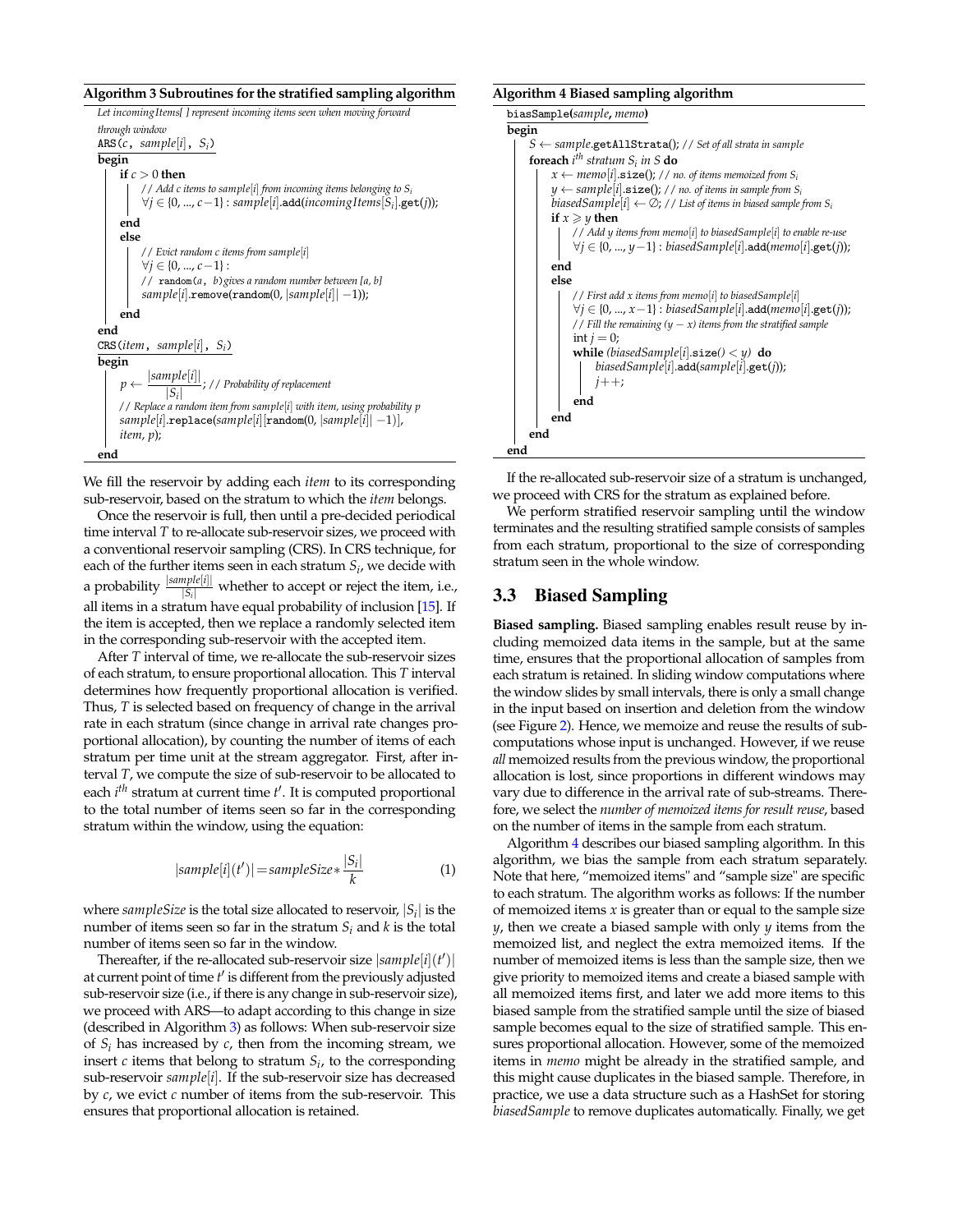a biased sample which includes all essential memoized items as well as stratified samples based on the arrival rate, thus ensuring both reuse and proportional allocation.

**Precision and accuracy in biased sampling.** We define precision and accuracy in terms of statistics. An estimated result is *precise* if similar results are obtained with repeated sampling, and it is *accurate* if the estimated result is closer to the true result (a precise result doesn't necessarily be accurate always) [\[54\]](#page-11-15). Our stratified sample is more precise than a random sample since it considers every stratum, and uses proportional allocation. Accuracy of a stratified sample is more if *(i)* different strata have major differences and *(ii)* within each stratum, there is homogeneity [\[54\]](#page-11-15). Based on our assumptions in [2.3,](#page-2-0) our stratified sample is more accurate than random sample since different stratum have different distribution, and items within each stratum follow the same distribution (homogenous).

We bias the sample from each stratum separately, thus preserving the statistics of stratified sampling, i.e., after the bias, the biased sample still consists of items from each stratum in the same proportional allocation obtained from stratified sampling. Further, even though the items selected within a stratum are biased to include memoized items which belong to the same stratum, since the items follow the same distribution, there is little difference between items within a stratum.

#### <span id="page-5-0"></span>3.4 Run Job Incrementally

Next, we run the user-specified streaming query as an *incremental* data-parallel job on the biased sample (derived in § [3.3\)](#page-4-0). For that, we make use of self-adjusting computation [\[10,](#page-10-5) [11\]](#page-10-28).

In self-adjusting computation, the computation is divided into sub-computations, and a dynamic dependence graph is constructed to record dependencies between these sub-computations. Formally, a Dynamic Dependence Graph *DDG*= (*V*,*E*) consists of nodes (*V*) representing sub-computations and edges (*E*) representing data and control dependencies between the subcomputations. Thereafter, a change propagation algorithm is used to update the output by propagating the input changes through the dependence graph. The change propagation algorithm identifies a set of sub-computations that directly depend on the changed data and re-executes those sub-computations. This in turn leads to re-computation of other data-dependent subcomputations. Change propagation terminates when all transitively dependent sub-computations are re-computed. For all the unaffected sub-computations, the algorithm reuses memoized results from previous runs without re-computation. Lastly, results for all re-computed (or newly computed) sub-computations are memoized for the next incremental run.

Next, we illustrate the application of self-adjusting computation to a data-parallel job based on the MapReduce model [\[34\]](#page-10-3). (Note that our implementation is based on Spark Streaming [\[5\]](#page-10-18), which is a generic extended version of MapReduce.) Figure [3](#page-5-2) shows the dependence graph built based on the data-flow graph of the MapReduce model. The data-flow graph is represented by a DAG, where *map* and *reduce* tasks represent nodes (or subcomputations) in the dependence graph, and the directed edges represent the dependencies between these tasks. For an incremental run, we launch *map* tasks for the newly added data items in the sample (*M*<sup>5</sup> and *M*6), and reuse the memoized results for the *map* tasks from previous runs (*M*<sup>1</sup> to *M*<sup>4</sup> ). The output of the newly computed *map* tasks invalidates the dependent *reduce* tasks (*R*<sup>3</sup> and *R*5). However, all *reduce* tasks that are unaffected



<span id="page-5-2"></span>Figure 3: Run data-parallel job incrementally

by the changed input can simply reuse their memoized results without re-computation (*R*<sup>1</sup> , *R*2, and *R*<sup>4</sup> ). Lastly, we memoize the results for all *freshly* executed tasks for the next incremental run. Note that the items removed from the window also act as the input change (e.g., *M*0), and sub-computations dependent on the removed items are also re-computed (e.g., *R*3).

#### <span id="page-5-1"></span>3.5 Estimation of Error Bounds

In order to provide a confidence interval for the approximate output, we estimate the error bounds due to approximation.

**Approximation for aggregate functions.** Aggregate functions require results based on all the data items or groups of data items in the population. But since we compute only over a small sample from the population, we get an *estimated* result based on the weightage of the sample.

Consider an input stream S, within a window, consisting of *n* disjoint strata  $S_1$ ,  $S_2$  ...,  $S_n$ , i.e.,  $S = \sum_{i=1}^n S_i$ . Suppose the *i*<sup>th</sup> stratum  $S_i$  has  $B_i$  items and each item  $j$  has an associated value *vij*. Consider an example to take sum of these values, across the whole window, represented as  $\sum_{i=1}^{n}(\sum_{j=1}^{B_i}v_{ij})$ . To find an approximate sum, we first select a sample from the window based on stratified and biased sampling as described in § [3,](#page-2-1) i.e., from each  $i^{th}$  stratum  $S_i$  in the window, we sample  $b_i$  items. Then we estimate the sum from this sample as:  $\hat{\tau} = \sum_{i=1}^{n} (\frac{B_i}{b_i} \sum_{j=1}^{b_i} v_{ij}) \pm \epsilon$ where the error bound  $\epsilon$  is defined as:

<span id="page-5-3"></span>
$$
\epsilon = t_{f,1-\frac{\alpha}{2}}\sqrt{\widehat{Var}(\hat{\tau})} \tag{2}
$$

Here, *tf*,1<sup>−</sup> *<sup>α</sup>* is the value of the t-distribution (i.e., *t-score*) with *f* degrees of freedom and  $\alpha = 1$  – confidence level. The degree of freedom *f* is expressed as:

<span id="page-5-4"></span>
$$
f = \sum_{i=1}^{n} b_i - n \tag{3}
$$

The estimated variance for sum,  $\widehat{Var}(\hat{\tau})$  is represented as:

<span id="page-5-5"></span>
$$
\widehat{Var}(\hat{\tau}) = \sum_{i=1}^{n} B_i * (B_i - b_i) \frac{s_i^2}{b_i}
$$
 (4)

where  $s_i^2$  is the population variance in the  $i^{th}$  stratum. Since the bias sampling is such that the statistics of stratified sampling is preserved, we use the statistical theories [\[67\]](#page-11-16) for stratified sampling to compute the error bound.

Currently, we support error estimation only for aggregate queries. For supporting queries that compute extreme values,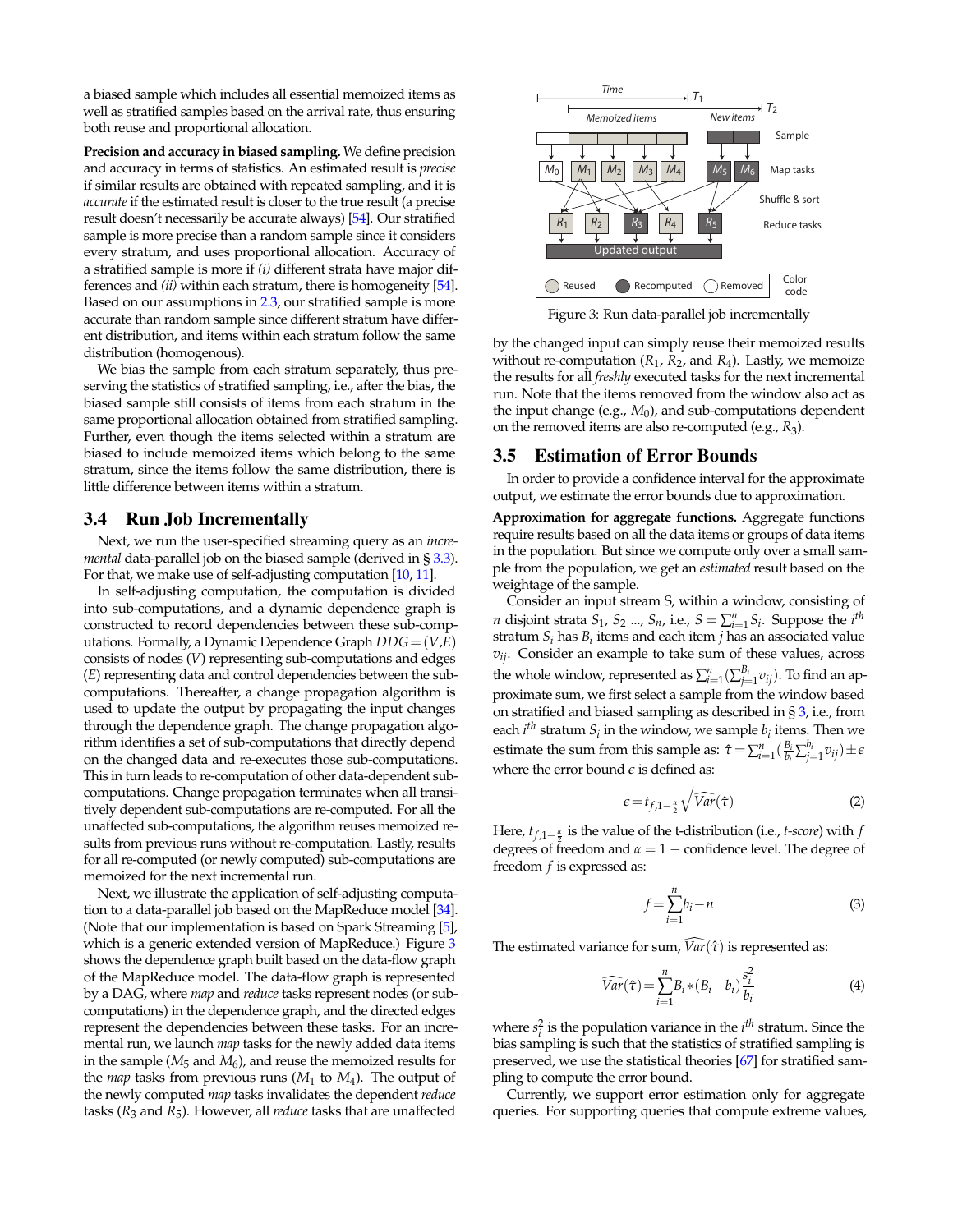such as minimum and maximum, we can make use of extreme value theory [\[31,](#page-10-27) [52\]](#page-11-17) to compute the error bounds.

**Error bound estimation.** For error bound estimation, we first identify the sample statistic used to estimate a population parameter, e.g., *sum*, and we select a desired confidence level, e.g., 95%. In order to compute the margin of error  $\epsilon$  using t-score as given in Equation [2,](#page-5-3) the sampling distribution must be nearly normal. The Central Limit Theorem (CLT) states that when the size of sample is sufficiently large  $(>= 30)$ , then the sampling distribution of a statistic approximates to *normal distribution*, regardless of the underlying distribution of values in the data [\[67\]](#page-11-16). Hence, we compute t-score using a t-distribution calculator [\[57\]](#page-11-18), with the given degree of freedom  $f$  (see Equation [3\)](#page-5-4), and cumulative probability as  $1-\alpha/2$  where  $\alpha = 1$  – confidence level [\[54\]](#page-11-15). Thereafter, we estimate the variance using the corresponding equation for the sample statistic considered (for *sum*, the Equation is [4\)](#page-5-5). Finally, we use this t-score and estimated variance of the sample statistic and compute the margin of error using Equation [2.](#page-5-3)

#### 4. IMPLEMENTATION

We implemented INCAPPROX based on the Apache Spark Streaming framework [\[5\]](#page-10-18). Figure [4](#page-6-0) presents the high-level architecture of our prototype, where the shaded boxes depict the implemented modules. In this section, we first give a brief necessary background on Spark Streaming, and next, we present the design details of the implemented modules.

**Background.** Spark Streaming is a scalable and fault-tolerant distributed stream processing framework. It offers batched stream processing APIs (as described in § [2.3\)](#page-1-2), where a streaming computation is treated as a series of batch computations on small time intervals. For each interval, the received input data stream is first stored on a cluster's memory and a distributed file system such as HDFS [\[4\]](#page-10-29) or Tachyon [\[51\]](#page-11-19). Thereafter, the input data is processed using Apache Spark [\[71\]](#page-11-20), a distributed data-parallel job processing framework similar to MapReduce [\[34\]](#page-10-3) or Dryad [\[49\]](#page-11-21).

Spark Streaming is built on top of Apache Spark, which uses Resilient Distributed Datasets (RDDs) [\[71\]](#page-11-20) for distributed dataparallel computing. An RDD is an immutable and fault-tolerant collection of elements (objects) that is distributed or partitioned across a set of nodes in a cluster. Spark Streaming extends the RDD abstraction by introducing the DStreams APIs [\[72\]](#page-11-2), which is a sequence of RDDs arrived during a time window.

**INCAPPROX implementation.** Our implementation builds on the Spark Streaming APIs to implement the approximate and incremental computing mechanisms. At a high-level (see Figure [4\)](#page-6-0), the input data stream is split into batches based on a pre-defined interval (e.g., one second). Each batch is defined as a sequence of RDDs. Next, the RDDs in each batch are sampled by the sampling module, with an initial sampling rate computed from the query budget using the virtual cost function. The sampled RDDs are inputs for the incremental computation module. In this module, the sampled RDDs are processed incrementally to provide the query result to the user. Finally, the error is estimated by the error estimation module. If the value of the error is higher than the error bound target, a feedback mechanism is activated to tune the sampling rate in the sampling module to provide higher accuracy in the subsequent query results. We next explain the details for the implemented modules.

**I: Sampling module.** The sampling module implements the approximation mechanism as described in  $\S 3$ . For that, we adapt



<span id="page-6-0"></span>Figure 4: Architecture of INCAPPROX prototype (shaded boxes depict the implemented modules)

sampling methods available in Spark, namely *sample()*, to implement our sampling algorithm.

**II: Incremental computation module.** The incremental computation module implements the self-adjusting computation mechanism as described in § [3.4.](#page-5-0) For that, we reuse the caching mechanism available in Spark to memoize the intermediate results for the tasks. For the reduction operations, we adapt a windowing operation in Spark Streaming, namely *reduceByKeyAndWindow()* to incrementally update the output. Finally, the dependence graph is maintained at Spark's job controller.

**III: Error estimation module.** Finally, the error estimation module calculates the error bounds for the output and sends feedback to the sampling module to tune the sample size in order to satisfy the accuracy constraint. We implement the algorithm described in § [3.5](#page-5-1) using the *Apache Common Math* library [\[57\]](#page-11-18).

In general, our modifications in Spark Streaming are fairly straightforward, and could easily be adapted to other batched streaming processing frameworks (described in § [2.3\)](#page-1-2). More importantly, we support unmodified applications since we did not modify the application programming interface.

## 5. EVALUATION

In this section, we first present a micro-benchmarks based evaluation  $(\frac{5}{5.1})$ , and next, we report our experience on deploying INCAPPROX for the real-world case-studies (§ [5.2\)](#page-7-0).

#### <span id="page-6-1"></span>5.1 Micro-benchmarks

For analyzing the effectiveness of memoization in improving the result reuse rate, we evaluate INCAPPROX using a simulated data stream. In particular, our evaluation analyzes the impact of varying four different parameters, namely, sample size, slide interval, window size, and arrival rate for sub-streams.

We generated a synthetic data stream with three different substreams. Each sub-stream is generated with an independent Poisson distribution and different mean arrival rates. For the first three experiments, i.e., to analyze the impact of sample size, slide interval, and window size on memoization, we generated three sub-streams with a mean arrival rate of 3:4:5 data items per unit time respectively. To analyze the impact of the fluctuating arrival rate of events, we generated two sub-streams with fluctuating arrival rates, and kept the third sub-stream with a constant arrival rate, for a comparative analysis.

#### *5.1.1 What is the effect of varying sample sizes?*

We first study the effect of varying sample sizes on memoization by applying our algorithm to the synthetic data stream. For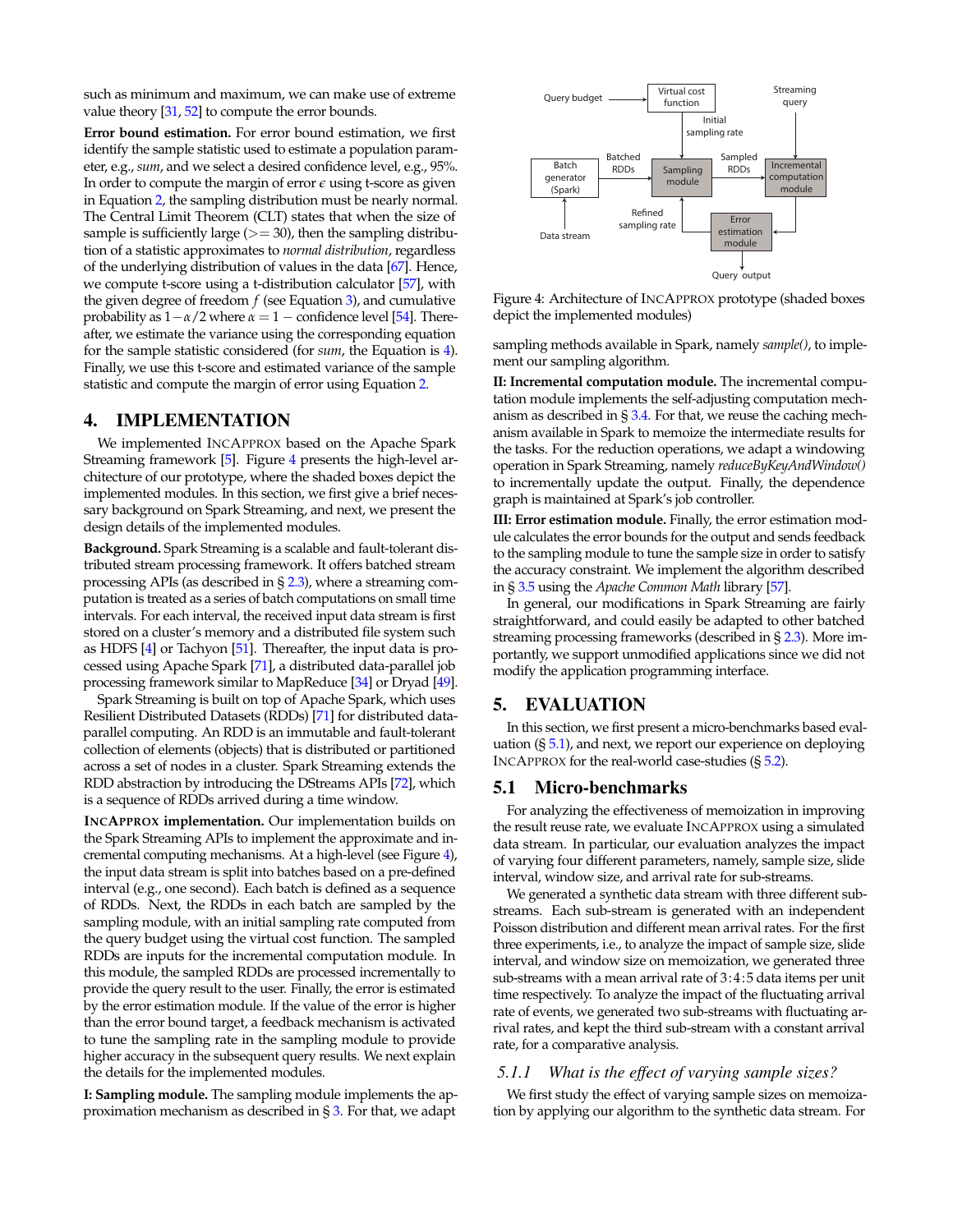

<span id="page-7-1"></span>Figure 5: Effect of various parameters such as sample size, slide interval, window size and arrival rate on memoization

the experiment, we keep the other parameters—window size and slide interval—fixed. We measure the average number of memoized items from each sub-stream *S*<sup>1</sup> , *S*2, *S*<sup>3</sup> with different arrival rates 3:4:5 respectively, by varying the total sample size.

Figure [5](#page-7-1) (a) shows our measurements with a fixed window size of 10, 000 items, 4% slide interval (i.e., 400) and varying sample sizes (on x-axis): 10%, 20%, 40%, 60% and 80% of the window size. We observe that the average number of data items memoized is directly proportional to the sample size and the arrival rate. When the sample size increases, the average number of data items memoized increases constantly because more items from the previous window is available for memoization. We also observe a higher memoization rate for sub-streams with higher arrival rates due to proportional allocation of sub-sample sizes.

#### *5.1.2 What is the effect of varying slide intervals?*

Next, we evaluate the impact of varying slide intervals on memoization with constant window and sample sizes. We measure the average number of items memoized from each substream with different slide intervals.

Figure [5](#page-7-1) (b) shows our measurements with a fixed window size of 10,000 and sample size of 10% window size (i.e., 1000), but varying slide intervals (on x-axis): 1%, 2%, 4%, 8%, and 16% of the window size. We observe that when the slide interval is 1%, our algorithm memoizes an average of 99.5% of total samples, which greatly improves the reuse rate, and thus, leads to higher efficiency. As evident from the plot, when the slide interval increases, the percentage of memoized items decreases, because larger slides allow fewer samples to reuse from the previous window. We also repeated the experiments with different window sizes, but observed very similar results. Thus, the results illustrate that smaller slides (which is the usual case for an incremental workflow) allow higher memoization and thus higher result reuse.

#### *5.1.3 What is the effect of varying window sizes?*

Next, we evaluate the impact of varying window sizes on memoization. We measure the number of items in a sample and the number of items memoized from the previous window, and analyze the reuse rate based on this measurement. We begin our experiment with a window of 10,000 items, and then increase/decrease the window size, e.g., we first increase the window size by 200, then decrease it by 100, etc.

Figure [5](#page-7-1) (c) shows our measurements, with a fixed 2% slide interval and 10% sample size for each corresponding window size. The x-axis represents ∆, i.e., the change in window size between two adjacent windows (see Figure [2\)](#page-2-0). The figure illustrates that whenever the window size decreases (*i.e.,* ∆ *is negative*), memoized samples are more than the samples needed in the current

window. For example, when  $\Delta$  is  $-100$ , sample size is 1010 and we have 1017 memoized items from the previous window i.e., decreasing window size can allow a 100% re-use rate, provided the slide interval is considerably low (here 2%). The figure also depicts that when window size increases (*i.e,* ∆ *is positive*), the sample size is higher than the number of memoized items from the previous window, and the larger the increase in the window size, the larger is the difference between samples needed and memoized. This implies a lesser result reuse rate.

#### *5.1.4 What is the effect of fluctuating arrival rates?*

Lastly, we evaluate the effect of fluctuating arrival rate of substreams. As mentioned earlier, we generated two sub-streams, each with fluctuating arrival rates, and a third sub-stream with a constant arrival rate for the analysis. We measure the percentage of items memoized from each sub-stream.

Figure [5](#page-7-1) (d) depicts the memoization based on fluctuating arrival rates, for a fixed window of 10,000 items and sample size of 10%. The x-axis shows the arrival rate for the three substreams *S*<sup>1</sup> , *S*2, and *S*3. The figure illustrates that memoization is inversely proportional to the arrival rate. For example, for sub-stream *S*<sup>1</sup> , when the arrival rate increases from 1 to 3, the percentage of memoization decreases, because the sample size gets higher due to proportional allocation, but memoized items available are lesser. When *S*<sup>1</sup> 's arrival rate decreases from 3 to 2, we observe that the memoization increases since we have more items memoized from the previous window. Sub-stream  $S_2$  also depicts similar behaviour. However we notice that even though arrival rate is constant for the third sub-stream, its memoization rate differs relative to the other two sub-streams since we use a proportional allocation of sample sizes. The figure illustrates that in spite of the fluctuations in arrival rates, INCAPPROX has a memoization rate greater than 97%.

#### <span id="page-7-0"></span>5.2 Case-studies

Next, we present our experience on deploying INCAPPROX for the following two real-world case-studies: *(i)* network traffic monitoring, and *(ii)* data analytics on Twitter stream.

**Experimental setup.** For the evaluation, we used a cluster of 24 nodes connected via Gigabit Ethernet (1000BaseT full duplex). Each node has 2 Intel Xeon E5405 CPUs (quad core), 8GB of RAM, and a SATA-2 hard disk, running Debian Linux 5.0 with kernel 2.6.26. We deployed INCAPPROX on 20 nodes and Apache Kafka [\[7\]](#page-10-19) stream aggregator on the remaining 4 nodes (the setup is similar to Figure [1\)](#page-1-0).

**Measurements.** We evaluated two key metrics: throughput and accuracy loss. The throughput is defined as the number of pro-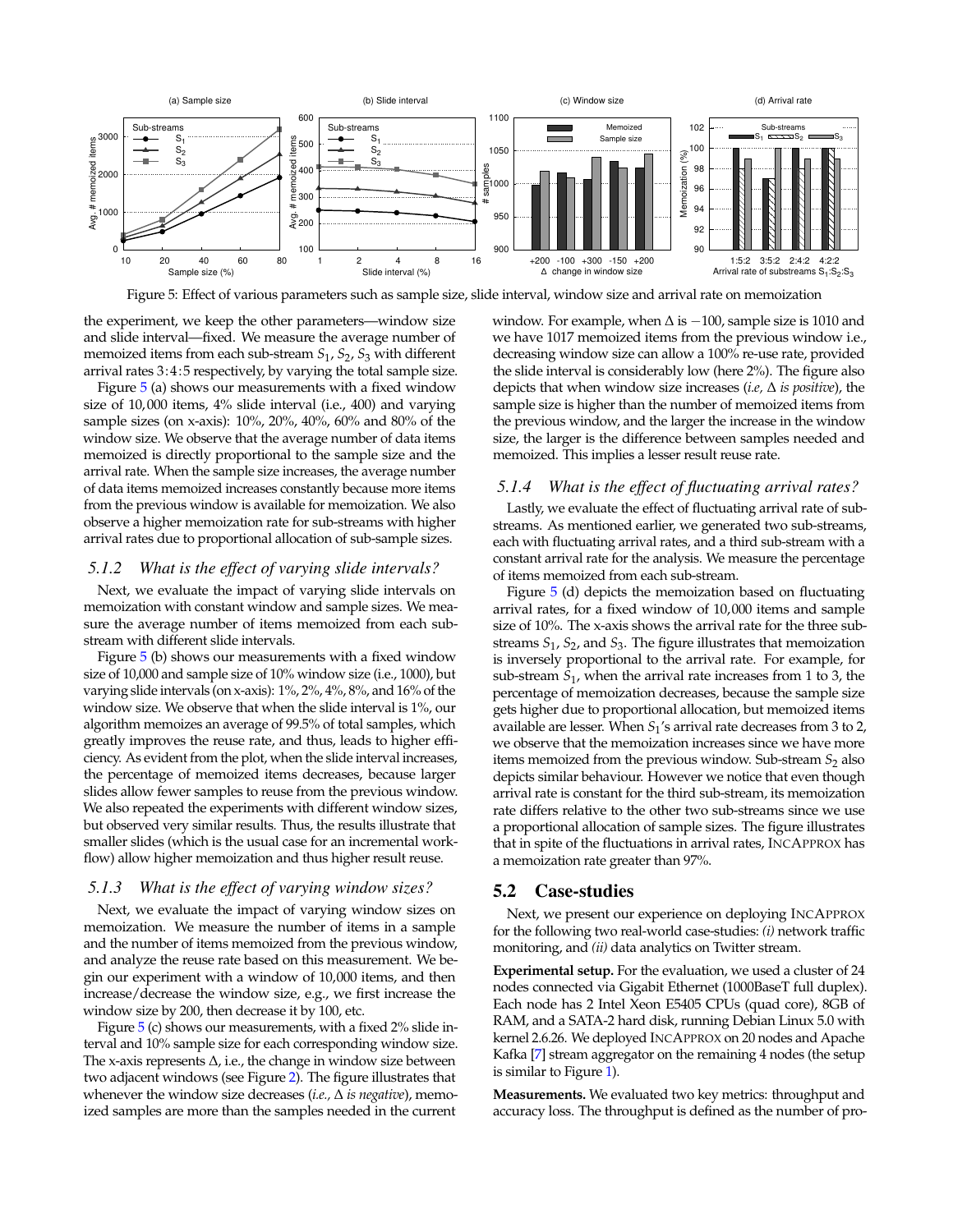

<span id="page-8-1"></span>Figure 6: *(a)* Peak throughput comparison between Inc, Approx, INCAPPROX, and native Spark Streaming with the sampling fraction is set to 60%. *(b) & (c)* The effect of varying sampling fractions on throughput and accuracy with end-to-end latency 350*ms*

cessed records per second, and the accuracy loss is defined as (*approx* −*exact*)/*exact* where *approx* and *exact* are the results obtained from approximate and native executions respectively. We report the average over 20 runs for all measurements.

Finally, to assess the individual performance benefits of incremental (Inc) and approximate (Approx) computing paradigms, we switched on Inc (incremental computation) and Approx (sampling + error estimation) modules separately. For Inc, the window size is set to 10 seconds, and the window slide interval is set to 2 seconds. For Approx, the sampling fraction is set to 60%.

#### *5.2.1 Network Traffic Monitoring*

Network traffic monitoring plays an important role in network management [\[50\]](#page-11-22). In this case study, we evaluated INCAPPROX's performance in a traffic monitoring application that measures the number of TCP, UDP, and ICMP packets over time.

**Dataset.** We used network traffic traces from CAIDA [\[27\]](#page-10-30) captured on the high-speed Internet backbone links in Chicago (labeled as A) containing around 670 GB of data in year 2015.

**Methodology.** From the CAIDA traces, we created a NetFlow [\[30\]](#page-10-31) dataset for our experiments. We developed a tool that allows us to tune the throughput of the NetFlow stream, i.e., the number of messages sent per second and the number of NetFlow records per message. The experiment was conducted for 30 minutes. The throughput of the stream is tuned to measure the system throughput. The stream starts with 1000 messages/second and continues to increase throughput until the system is exhausted. Each message from the stream contains 200 NetFlow records.

**Results.** Figure [6](#page-8-1) (a) shows the throughput comparison between Approx, Inc, INCAPPROX, and native Spark Streaming. The individual throughput for approximate computing (Approx) and incremental computing (Inc) is  $1.41 \times$  and  $1.43 \times$  higher than native Spark Streaming execution, respectively. However, INCAPPROX performs significantly better with the combined benefits of both paradigms, an improvement of  $2.1 \times$  over the native execution.

Figure [6](#page-8-1) (b) indicates that the throughput decreases quickly with the increasing sampling fraction. With the sampling fraction of 5%, the throughput of INCAPPROX reaches up to around 2.1 million flows/second, whereas the throughput of Approx peaks at 1.8 million flows/second. At the sampling fraction of 90%, the throughput is  $1.58\times$  and  $1.9\times$  less than the throughput with  $5\%$ sampling fraction for INCAPPROX and Approx, respectively.

Figure [6](#page-8-1) (c) shows the accuracy loss during the approximation under different sampling rates. As the sample size increases, the accuracy loss gets smaller (in other words, accuracy improves). Since we randomly sample the diverse data, the loss is not linear.

#### *5.2.2 Twitter Analytics*

Analyzing online social networks is an active research area [\[59\]](#page-11-23). In the second case-study, we evaluated INCAPPROX on a realtime Twitter data stream to compute trending topics.

**Dataset.** For this case study, we developed a crawler using the Twitter API [\[9\]](#page-10-32) to collect publicly available tweets during three days, from September 17 to September 19, 2015.

**Methodology.** Since the Twitter API rate limits the number of returned tweets per request, we first dumped the crawled tweets dataset to a CSV file, and developed a tool to replay the tweets as a Twitter stream. This tool allows to control the throughput of the tweet stream. In our experiments, the throughput of the tweet stream is started with 1000 messages/second and continuously increased until the system is exhausted.

**Results.** Figure [6](#page-8-1) (a) represents the throughput of each approach while processing the tweet stream. Approx and Inc achieve  $1.49\times$  and  $1.51\times$  higher throughput than native Spark Streaming. INCAPPROX is  $2\times$  better than native in terms of throughput.

Figure [6](#page-8-1) (b) indicates that sampling fractions directly affect the throughput of INCAPPROX and Approx. With the sampling fraction of 5%, the throughput of INCAPPROX reaches up to nearly 1.9 million tweets/second, whereas this value of Approx is 1.5 million tweets/second. At the sampling fraction of 90%, the throughput is  $1.6 \times$  and  $1.7 \times$  less than the throughput with 5% sampling fraction for INCAPPROX and Approx, respectively.

Figure [6](#page-8-1) (c) shows the accuracy loss with different sampling rates. The accuracy loss in case of Twitter analytics has a similar but slightly higher curve as for network monitoring.

# <span id="page-8-0"></span>6. DISCUSSION

The design of INCAPPROX is based on three assumptions (see § [2.3\)](#page-2-0). Solving these assumptions is beyond the scope of this paper; however, in this section, we discuss some of the approaches that could be used to meet our assumptions.

**I: Stratification of sub-streams.** Currently we assume that substreams are stratified, i.e., the data items of individual sub-streams have the same distribution. However, it may not be the case.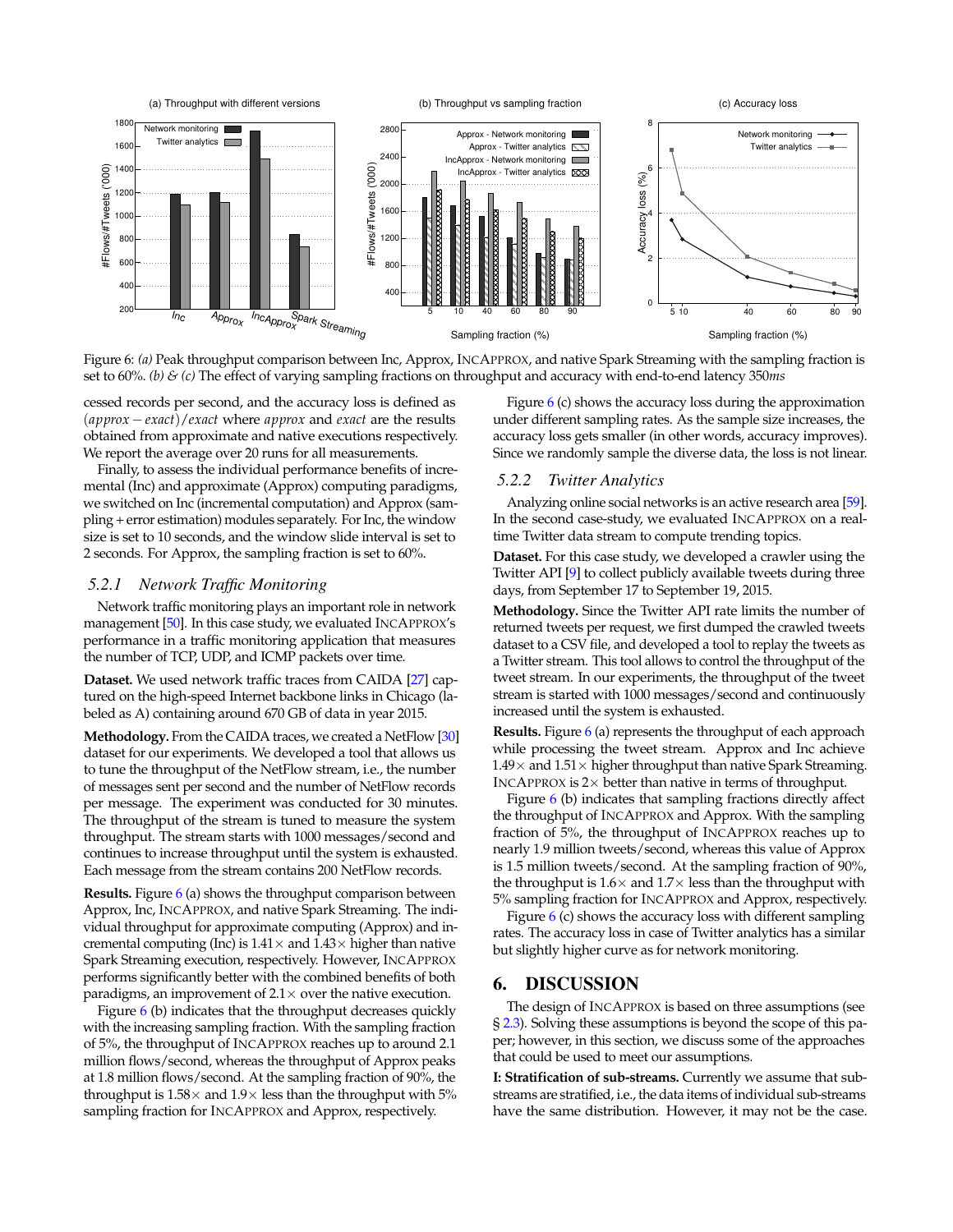Next, we discuss two alternative approaches, namely bootstrap [\[37,](#page-10-33) [38,](#page-10-34) [63\]](#page-11-24) and a semi-supervised learning algorithm [\[56\]](#page-11-25) to classify evolving data streams.

Bootstrap [\[37,](#page-10-33) [38,](#page-10-34) [63\]](#page-11-24) is a non parametric re-sampling technique used to estimate parameters of a population. It works by randomly selecting a large number of bootstrap samples with replacement and with the same size as in the original sample. Unknown parameters of a population can be estimated by averaging these bootstrap samples. We could create such a bootstrap-based classifier from the initial reservoir of data, and the classifier could be used to classify sub-streams. Alternatively, we could employ a semi-supervised algorithm [\[56\]](#page-11-25) to stratify a data stream. This algorithm manipulates both unlabeled and labeled data items to train a classification model.

**II: Virtual cost function.** Secondly, we assume that there exists a virtual function that computes the sample-size based on the userspecified query budget. The query budget could be specified as either available computing resources or latency requirements. We suggest two existing approaches—Pulsar [\[17\]](#page-10-35) and resource prediction model [\[40,](#page-11-26) [55\]](#page-11-27)—to design such a virtual function for given computing resources and latency requirements, respectively.

Pulsar [\[17\]](#page-10-35) is a system that allocates resources based on tenants' demand, using a multi-resource token bucket. It provides a workload independent guarantee using a pre-advertised cost model, i.e., for each appliance and network, it advertises a virtual cost function that maps a request to its cost in tokens. We could adopt a similar cost model as follows: An "item", i.e., *a data block* to be processed, could be considered as a request and "amount of resources" needed to process it could be the cost in tokens. Since the resource budget gives total resources (*here tokens*) to be used, we could find the number of items, i.e., the sample size, that can be processed using these resources, ruling out faults and stragglers.

To find the sample-size for a given latency budget, we could use a resource prediction model based on performance metrics and QoS parameters in SLAs. Such a model could analyze the diurnal patterns of resource usage [\[28\]](#page-10-36), e.g., off-line predictions based on pre-recorded resource usage log or predictions based on statistical machine learning [\[40,](#page-11-26) [55\]](#page-11-27), to predict the future resource requirements based on workload and latency. From this predicted resource requirement, we could find the sample-size needed by using the above suggested method similar to Pulsar.

**III: Fault tolerance.** Our current algorithm does not take into account the failure of nodes in the cluster where memoized results are stored. We discuss three different approaches that could be adopted for fault tolerance if memoized results are unavailable: *(i)* we could continue processing the window without using any memoized items, albeit with lower efficiency; *(ii)* we could use a similar approach for fault tolerance as provided in Spark [\[71\]](#page-11-20), where the lineage of memoized RDDs is used to recompute only the lost RDD partitions; *(iii)* we could make use of underlying distributed fault tolerant file-systems (HDFS [\[4\]](#page-10-29)) to *asynchronously* replicate the memoized results.

# 7. RELATED WORK

INCAPPROX builds on two computing paradigms, namely, incremental and approximate computing. In this section, we survey the techniques proposed in these two paradigms.

**Incremental computation.** Since modifying the output of computation incrementally is asymptotically more efficient than recomputing everything from scratch, incremental computation is an active area of research for "big data" analytics. Earlier big data systems for incremental computation proposed an alternative programming model where the programmer is asked to implement an efficient incremental-update mechanism. Examples of non-transparent systems include Google's Percolator [\[62\]](#page-11-28), and Yahoo's CBP [\[53\]](#page-11-29). A downside of these early proposals is that they depart from the existing programming model, and also require implementation of dynamic algorithms on per-application basis, which could be difficult to design and implement.

To overcome the limitations of the aforementioned systems, researchers proposed transparent approaches for incremental computation and job deployment [\[68,](#page-11-30) [69,](#page-11-31) [70\]](#page-11-32). Examples of trans-parent systems include Incoop [\[24,](#page-10-8) [23\]](#page-10-37), Comet [\[47\]](#page-11-0), DryadInc [\[64\]](#page-11-4), Slider [\[19,](#page-10-2) [20\]](#page-10-22), and NOVA [\[26\]](#page-10-25). These systems leverage the underlying data-parallel programming model such as MapReduce [\[34\]](#page-10-3) or Dryad [\[49\]](#page-11-21) for supporting incremental computation. Our work builds on transparent big data systems for incremental computation. In particular, we leverage the advancements in self-adjusting computation [\[10,](#page-10-5) [18\]](#page-10-6) to improve the efficiency of incremental computation. In contrast to the existing approaches, our approach extends incremental computation with the idea of approximation, thus further improving the performance.

**Approximate computation.** Approximation techniques such as sampling [\[15,](#page-10-15) [41\]](#page-11-11), sketches [\[33\]](#page-10-16), and online aggregation [\[48\]](#page-11-12) have been well-studied over the decades in the context of traditional (centralized) database systems. Recently proposed systems such as ApproxHadoop [\[42\]](#page-11-13) and BlinkDB [\[13,](#page-10-38) [14\]](#page-10-17) showed that it is possible to achieve the benefits of approximate computing also in the context of distributed big data analytics.

ApproxHadoop [\[42\]](#page-11-13) uses multi-stage sampling [\[54\]](#page-11-15) for approximate MapReduce [\[34\]](#page-10-3) job execution. BlinkDB [\[13,](#page-10-38) [14\]](#page-10-17) proposed an approximate distributed query processing engine that uses stratified sampling [\[15\]](#page-10-15) to support ad-hoc queries with error and response time constraints. Our system builds on the advancements in approximate computing for big data analytics. However, our system is different from the existing approximate computing systems in two crucial aspects. First, unlike the existing systems, ApproxHadoop and BlinkDB, that are designed for batch processing—we target stream processing. Second, we extend approximate computing with incremental computation.

## 8. CONCLUSION

In this paper, we presented the marriage of incremental and approximate computations. Our approach transparently benefits unmodified applications, i.e., programmers do not have to design and implement application-specific dynamic algorithms or sampling techniques. We build on the observation that both computing paradigms rely on computing over a subset of data items instead of computing over the entire dataset. We marry these two paradigms by designing a sampling algorithm that biases the sample selection to the memoized data items from previous runs. We implemented our algorithm in a data analytics system called INCAPPROX based on Apache Spark Streaming. Our evaluation shows that INCAPPROX achieves improved benefits of low-latency execution and efficient utilization of resources.

**Acknowledgements.** Pramod Bhatotia is partially supported by the resilience path within CFAED at TU Dresden and an Amazon Web Services (AWS) Education Grant. Rodrigo Rodrigues is partially supported by FCT with reference UID/CEC/50021/2013 and an ERC Starting Grant (ERC-2012-StG-307732).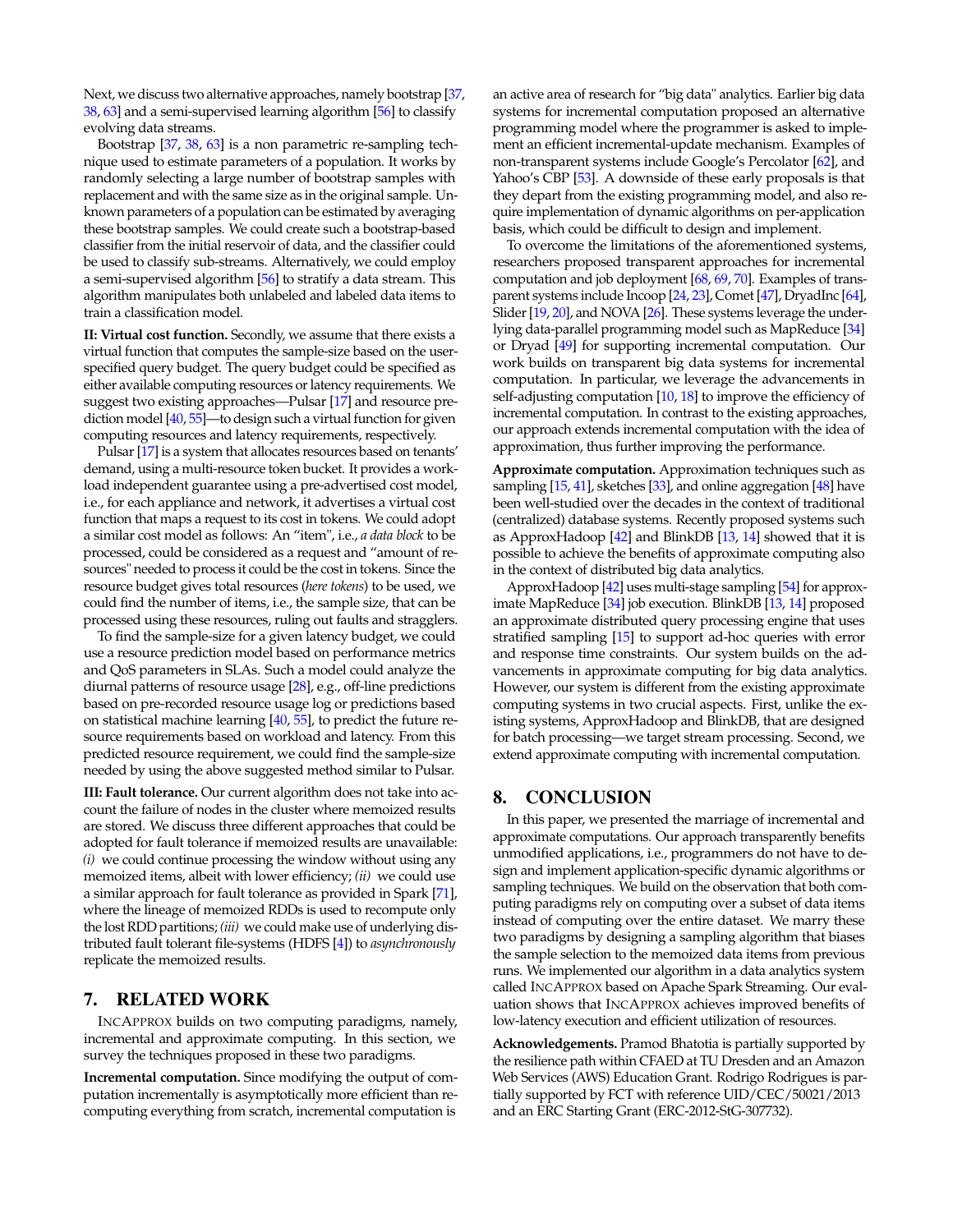# References

- <span id="page-10-21"></span>[1] Amazon Kinesis Streams. <https://aws.amazon.com/kinesis/>. Accessed: Jan, 2016.
- <span id="page-10-0"></span>[2] Apache Flink. <https://flink.apache.org/>. Accessed: Jan, 2016.
- <span id="page-10-20"></span>[3] Apache Flume. <https://flume.apache.org/>. Accessed: Jan, 2016.
- <span id="page-10-29"></span>[4] Apache Hadoop. <http://hadoop.apache.org/>. Accessed: Jan, 2016.
- <span id="page-10-18"></span>[5] Apache Spark Streaming. <http://spark.apache.org/streaming>. Accessed: Jan, 2016.
- <span id="page-10-1"></span>[6] Apache Storm. <http://storm-project.net/>. Accessed: Jan, 2016.
- <span id="page-10-19"></span>[7] Kafka - A high-throughput distributed messaging system. <http://kafka.apache.org>. Accessed: Jan, 2016.
- <span id="page-10-23"></span>[8] Trident. [https://github.com/nathanmarz/storm/wiki/](https://github.com/nathanmarz/storm/wiki/Trident-tutorial) [Trident-tutorial](https://github.com/nathanmarz/storm/wiki/Trident-tutorial). Accessed: Jan, 2016.
- <span id="page-10-32"></span>[9] Twitter Search API. [http:](http://apiwiki.twitter.com/Twitter-API-Documentation) [//apiwiki.twitter.com/Twitter-API-Documentation](http://apiwiki.twitter.com/Twitter-API-Documentation). Accessed: Jan, 2016.
- <span id="page-10-5"></span>[10] U. A. Acar. *Self-Adjusting Computation*. PhD thesis, Carnegie Mellon University, 2005.
- <span id="page-10-28"></span>[11] U. A. Acar, G. E. Blelloch, M. Blume, R. Harper, and K. Tangwongsan. An experimental analysis of self-adjusting computation. *ACM Transactions on Programming Languages and Systems (TOPLAS)*, 2009.
- <span id="page-10-13"></span>[12] U. A. Acar, A. Cotter, B. Hudson, and D. Türkoğlu. Dynamic well-spaced point sets. In *Proceedings of the 26th Annual Symposium on Computational Geometry (SoCG)*, 2010.
- <span id="page-10-38"></span>[13] S. Agarwal, H. Milner, A. Kleiner, A. Talwalkar, M. Jordan, S. Madden, B. Mozafari, and I. Stoica. Knowing when you're wrong: Building fast and reliable approximate query processing systems. In *Proceedings of the ACM SIGMOD International Conference on Management of Data (SIGMOD)*, 2014.
- <span id="page-10-17"></span>[14] S. Agarwal, B. Mozafari, A. Panda, H. Milner, S. Madden, and I. Stoica. Blinkdb: Queries with bounded errors and bounded response times on very large data. In *Proceedings of the ACM European Conference on Computer Systems (EuroSys)*, 2013.
- <span id="page-10-15"></span>[15] M. Al-Kateb and B. S. Lee. Stratified reservoir sampling over heterogeneous data streams. In *Proceedings of the 22nd International Conference on Scientific and Statistical Database Management (SSDBM)*, 2010.
- <span id="page-10-26"></span>[16] M. Al-Kateb, B. S. Lee, and X. S. Wang. Adaptive-size reservoir sampling over data streams. In *Proceedings of the 19th International Conference on Scientific and Statistical Database Management (SSBDM)*, 2007.
- <span id="page-10-35"></span>[17] S. Angel, H. Ballani, T. Karagiannis, G. O'Shea, and E. Thereska. End-to-end performance isolation through virtual datacenters. In *Proceedings of the USENIX Conference on Operating Systems Design and Implementation (OSDI)*, 2014. [18] P. Bhatotia.
- <span id="page-10-6"></span>*Incremental Parallel and Distributed Systems*. PhD thesis, Max Planck Institute for Software Systems (MPI-SWS), 2015. [19] P. Bhatotia,
- <span id="page-10-22"></span><span id="page-10-2"></span>U. A. Acar, F. P. Junqueira, and R. Rodrigues. Slider: Incremental Sliding Window Analytics. In *Proceedings of the 15th International Middleware Conference (Middleware)*, 2014. [20] P. Bhatotia,
	- M. Dischinger, R. Rodrigues, and U. A. Acar. Slider:

Incremental Sliding-Window Computations for Large-Scale Data Analysis. In *Technical Report: MPI-SWS-2012-004*, 2012.

- <span id="page-10-4"></span>[21] P. Bhatotia, P. Fonseca, U. A. Acar, B. Brandenburg, and R. Rodrigues. iThreads: A Threading Library for Parallel Incremental Computation. In *proceedings of the 20th International Conference on Architectural Support for Programming Languages and Operating Systems (ASPLOS)*, 2015.
- <span id="page-10-7"></span>[22] P. Bhatotia, R. Rodrigues, and A. Verma. Shredder: GPU-Accelerated Incremental Storage and Computation. In *Proceedings of USENIX Conference on File and Storage Technologies (FAST)*, 2012.
- <span id="page-10-37"></span>[23] P. Bhatotia, A. Wieder, I. E. Akkus, R. Rodrigues, and U. A. Acar. Large-scale incremental data processing with change propagation. In *Proceedings of the Conference on Hot Topics in Cloud Computing (HotCloud)*, 2011.
- <span id="page-10-8"></span>[24] P. Bhatotia, A. Wieder, R. Rodrigues, U. A. Acar, and R. Pasquini. Incoop: MapReduce for Incremental Computations. In *Proceedings of the ACM Symposium on Cloud Computing (SoCC)*, 2011.
- <span id="page-10-9"></span>[25] G. S. Brodal and R. Jacob. Dynamic planar convex hull. In *Proceedings of the 43rd Annual IEEE Symposium on Foundations of Computer Science (FOCS)*, 2002.
- <span id="page-10-25"></span>[26] C. Olston et al. Nova: Continuous Pig/Hadoop Workflows. In *Proceedings of the ACM SIGMOD International Conference on Management of Data (SIGMOD)*, 2011.
- <span id="page-10-30"></span>[27] CAIDA. The CAIDA UCSD Anonymized Internet Traces 2015 (equinix-chicago-dirA). [http://www.](http://www.caida.org/data/passive/passive_2015_dataset.xml) [caida.org/data/passive/passive\\_2015\\_dataset.xml](http://www.caida.org/data/passive/passive_2015_dataset.xml).
- <span id="page-10-36"></span>[28] R. Charles, T. Alexey, G. Gregory, H. K. Randy, and K. Michael. Towards understanding heterogeneous clouds at scale: Google trace analysis. Technical report, 2012.
- <span id="page-10-10"></span>[29] Y.-J. Chiang and R. Tamassia. Dynamic algorithms in computational geometry. *Proceedings of the IEEE*, 1992. [30] B. Claise.
- <span id="page-10-31"></span><span id="page-10-27"></span>Cisco systems NetFlow services export version 9. 2004. [31] S. Coles. *An Introduction*
- <span id="page-10-24"></span>*to Statistical Modeling of Extreme Values*. Springer, 2001. [32] T. Condie, N. Conway, P. Alvaro,
- J. M. Hellerstein, K. Elmeleegy, and R. Sears. MapReduce Online. In *Proceedings of the 7th USENIX Conference on Networked Systems Design and Implementation (NSDI)*, 2010.
- <span id="page-10-16"></span>[33] G. Cormode, M. Garofalakis, P. J. Haas, and C. Jermaine. Synopses for massive data: Samples, histograms, wavelets, sketches. *Found. Trends databases*, 2012.
- <span id="page-10-3"></span>[34] J. Dean and S. Ghemawat. MapReduce: Simplified Data Processing on Large Clusters. In *Proceedings of the USENIX Conference on Operating Systems Design and Implementation (OSDI)*, 2004.
- <span id="page-10-11"></span>[35] C. Demetrescu, I. Finocchi, and G. Italiano. *Handbook on Data Structures and Applications, Chapter 36: Dynamic Graphs*. 2005.
- <span id="page-10-14"></span>[36] A. Doucet, S. Godsill, and C. Andrieu. On sequential monte carlo sampling methods for bayesian filtering. *Statistics and Computing*, 2000.
- <span id="page-10-33"></span>[37] D. M. Dziuda. *Data mining for genomics and proteomics: analysis of gene and protein expression data*. John Wiley & Sons, 2010.
- <span id="page-10-34"></span>[38] B. Efron and R. Tibshirani. Bootstrap methods for standard errors, confidence intervals, and other measures of statistical accuracy. *Statistical Science*, 1986.
- <span id="page-10-12"></span>[39] D. Eppstein, Z. Galil, and G. F. Italiano. Dynamic graph algorithms. In *Algorithms and Theory of Computation Handbook*. CRC Press, 1999.